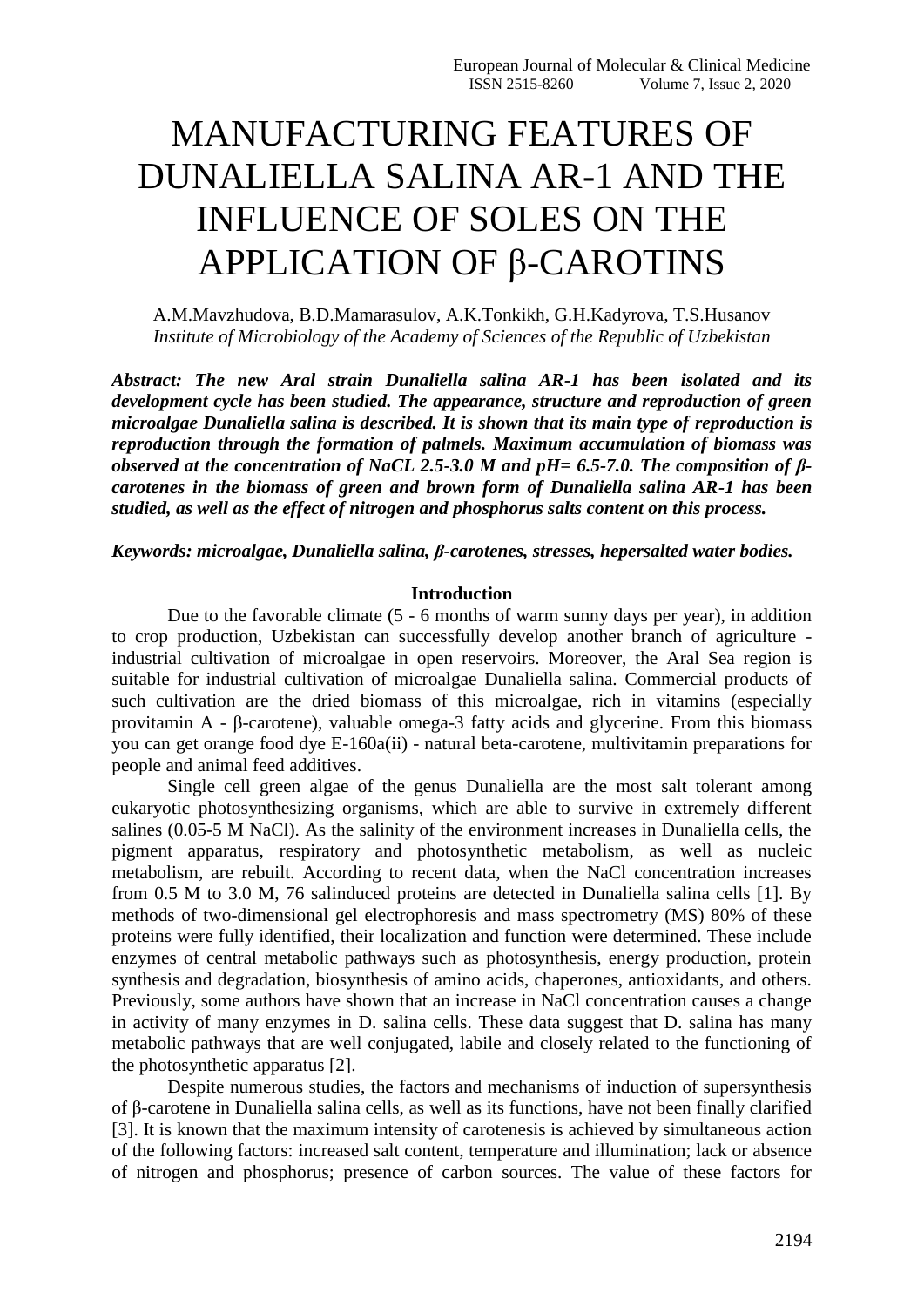carotinogenesis induction is different [4].

## **Methods and materials**

Extraction was carried out from natural water in the amount of 0.1 ml by sowing into a liquid mineral medium OPS (basic nutrient mixture), capable of supporting the growth of hyperheaded dunalyl species for several months.

The basis for selection and determination of microbial abundance is obtaining of accumulation cultures by means of creation of elective conditions. When creating the elective conditions take into account the peculiarities of physiology and metabolism of microorganisms: their requirements to food sources, the attitude to the acidity of the medium, aeration, temperature and other factors. Pure culture was obtained from accumulating cultures. The limit dilution method (MNR) was used to obtain a clean crop. For this purpose, 15 tubes with 9 ml of medium were taken. In each tube of the first row 1 ml of preliminary diluted initial sample was added. The contents were thoroughly stirred and 1 ml from each tube of the first row were transferred to the tubes of the second row. In the same way the content was transferred from the second row tubes to the third row tubes. As a result, in each row dilutions of 1:1000; 1:10000; 1:100000 are obtained, the tubes of each row contain 10, 1, 01 mm3 of the original sample. Tube rack with tubes placed on the window for a few months before the green environment. Thus, in some tubes of the third row received a clean culture.

The purity of the culture was tested by sowing for a dense nutrient medium OPS in Petri dishes. In cultivation of 1:100000, the growth of individual colonies was found on cups, according to morphological and cultural properties of Dunaliella salina culture [5].

Common carotenoids and chlorophylls were determined in acetone extracts by spectrophotometric method on specific absorption at 440, 480, 630, 644, 645, 662, 663 and 750 nm [6].

## **Results and their discussion**

We analyzed 17 samples from hypergaline reservoirs of different regions of Uzbekistan - (Republic of Karakalpakstan, Namangan, Khorezm, Ferghana and Bukhara regions), from which 4 strains of Dunaliella salina were obtained (Table 1).

| N <sub>2</sub> | Variants     | ContentNaCl | Location                                | samples       |
|----------------|--------------|-------------|-----------------------------------------|---------------|
|                |              | g/1         |                                         |               |
| $\mathbf{1}$   | Sample No. 1 | 250         | Republic of Karakalpakstan, Kungrad     | Dunaliella    |
|                | $(pH - 5.0)$ |             | District, lake - top layer              | salina        |
|                | Sample No. 2 |             | Republic of Karakalpakstan, Kungrad     |               |
|                | $(pH - 5.0)$ |             | district, lake - bottom layer           |               |
|                | Sample No.3  |             | Republic of Karakalpakstan, Kungrad     |               |
|                | $(pH - 5.0)$ |             | District, standing water (upper layer)  |               |
|                | Sample No. 4 |             | Republic of Karakalpakstan, Kungrad     |               |
|                | $(pH - 5.0)$ |             | District, standing water (bottom layer) |               |
|                | Sample No. 5 |             | Republic of Karakalpakstan, Kungrad     | Saving        |
|                | $(pH - 5.0)$ |             | District, Aral Sea -1                   | culture of    |
|                | Sample No. 6 |             | Lake Ustyurt -1                         | microalgae is |
|                | $(pH - 5.0)$ |             |                                         | obtained      |
| $\overline{2}$ | Sample No. 1 | 50          | Namangan region Mingbulak rayon, water  | Saving        |
|                | $(pH - 5.0)$ |             | body (upper layer)                      | culture of    |
|                | Sample No. 2 |             | water body                              | microalgae is |
|                | $(pH - 5.0)$ |             |                                         | obtained      |

Table 1: **Sources of microalgae emissions**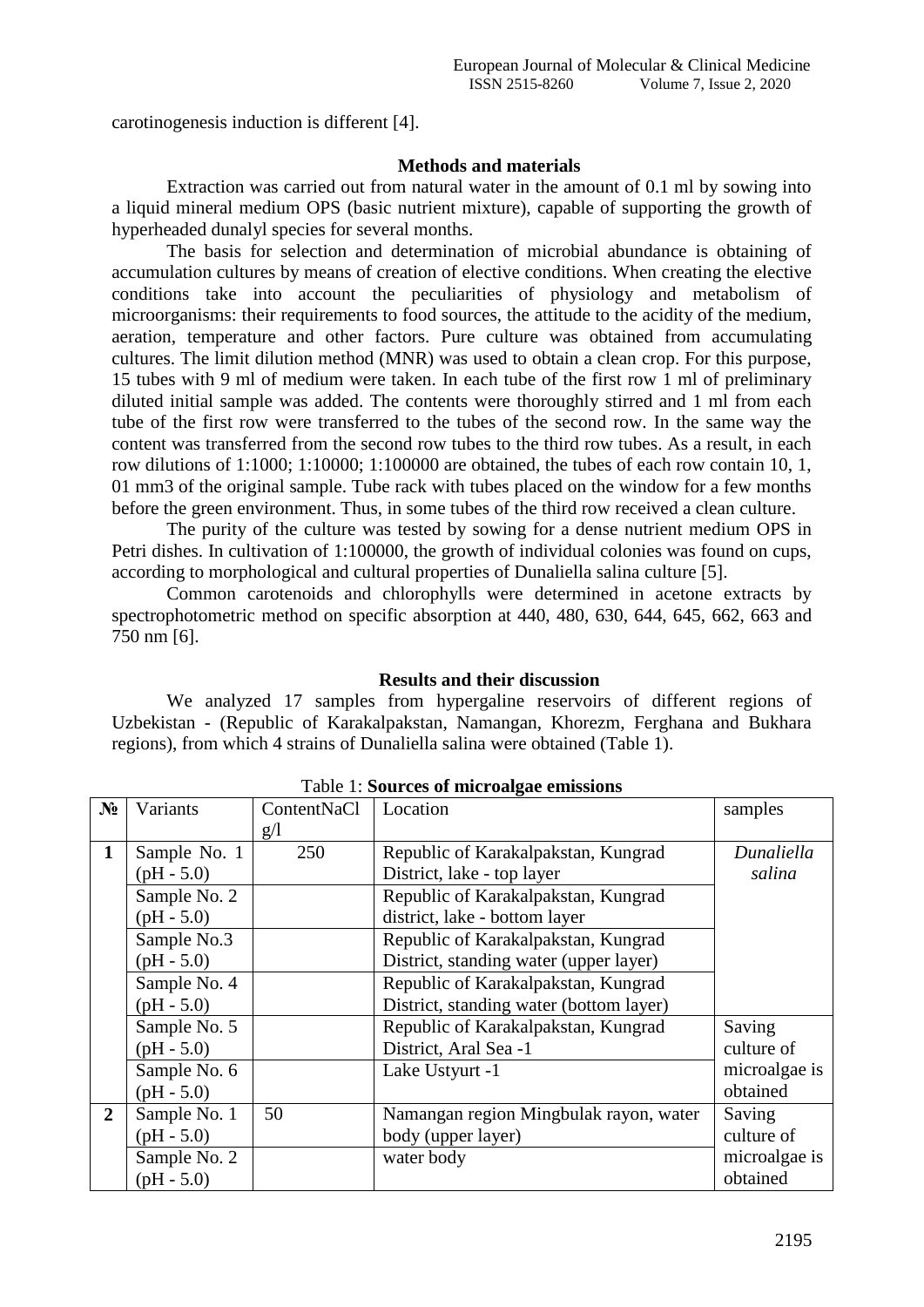|                         | Sample No. 3   |                     | water body                                |             |
|-------------------------|----------------|---------------------|-------------------------------------------|-------------|
|                         | $(pH - 5.0)$   |                     |                                           |             |
|                         | Sample No. 4   |                     | water body (bottom layer)                 |             |
|                         | $(pH - 5.0)$   |                     |                                           |             |
|                         | Sample No. 5   |                     | Namangan oblast, Chust district, Yangiyer |             |
|                         | $(pH - 5.0)$   |                     | village, water reservoir (bottom layer)   |             |
| 3                       | Sample No. 1   | 200                 | Khorezm region, Urgench city, lake (upper | Dunaliella  |
|                         | $(pH - 5.0)$   |                     | layer)                                    | minuta      |
|                         | Sample No. 2   |                     | Khorezm region, town Urgench Lake         |             |
|                         | $(pH - 5.0)$   |                     | (lower layer)                             |             |
| $\overline{\mathbf{4}}$ | Sample No. 1   | 30                  | Ferghana region, Yazyavan district,       | Algae crops |
|                         | $(pH - 5.0)$   |                     | Yuldashabad village, water body (middle   | obtained    |
|                         |                |                     | layer)                                    |             |
|                         | Sample No. 2   |                     | Ferghana region, Yazyavan district,       |             |
|                         | $(pH - 5.0)$   |                     | Yuldashabad village, water body (middle)  |             |
|                         |                |                     | layer)                                    |             |
| 5                       | Sample No. 1   | 50                  | Bukhara region, lakes (middle layer)      |             |
|                         | $(pH - 5.0)$   |                     |                                           |             |
|                         | Sample No. 2   |                     | Bukhara region, lakes (middle layer)      |             |
|                         | $(pH - 5.0)$   |                     |                                           |             |
|                         | <b>Overall</b> | 5 areas, 17 samples |                                           |             |

It is shown that during cultivation of microalgae dunalella in solution of four salts (g/l): NaCL-116, MgSO4x.7. H2O-5,0., KNO3-2,5., K2HPO4-0,2., H2O-1 liter, at mixing, bubbling by air, illumination 5000-10000 lk (lux) and T0= 24-280C, the culture on the 5th day goes to the stationary phase at the density of culture about 1  $g/$  (2 million cells in ml).

At repeated reseeding of microalgae growing on OPS media (basic nutrient mixture), only one crop (Dunaliella salina R-1) was resistant to NaCL. It is shown that this crop is capable of growth and development at all salt concentrations. Maximum accumulation of biomass was observed at NaCL concentrations of 2.5-3.0 M and pH= 6.5-7.0 (Table 2).

| Day | <b>Molarity</b> |            |              |              |            |  |
|-----|-----------------|------------|--------------|--------------|------------|--|
|     | 1.5             | <b>2.0</b> | 2.5          | <b>3.0</b>   | 3.5        |  |
|     | $3.1x10^5$      | $1.6x10^5$ | $1.1x10^{6}$ | $1.4x10^{6}$ | $1.3x10^5$ |  |
|     | $5.8x10^5$      | $7.2x10^5$ | $4.8x10^{6}$ | $4.6x10^{6}$ | $3.4x10^5$ |  |
|     | $8.5x10^3$      | $8.2x10^5$ | $7.2x10^{6}$ | $9.2x10^5$   | $5.7x10^5$ |  |
|     | $1.2x10^{6}$    | $5.1x10^5$ | 4.6x10'      | 5.3x10       | $7.1x10^3$ |  |
|     | $8.5x10^3$      | $9.0x10^5$ | $8.9x10^{6}$ | $9.1x10^{6}$ | $9.2x10^4$ |  |

Table 2 : **Effect of NaCl concentration on biomass accumulation Dunaliella salina AR-1**

Representatives of the genus Dunaliella are characterized by a fairly diverse form of cells: oval, ellipsoidal, ovoid, pear-shaped, sometimes spherical, cylindrical or spindleshaped; radial or bilaterally symmetrical, rarely dorsified or slightly asymmetrical. Cell sizes are very diverse. Lengths may vary from 5 µm to 29 µm, width from 4 µm to 20 µm; cell volume from 70 to 4500 cubic microns. (fig.1).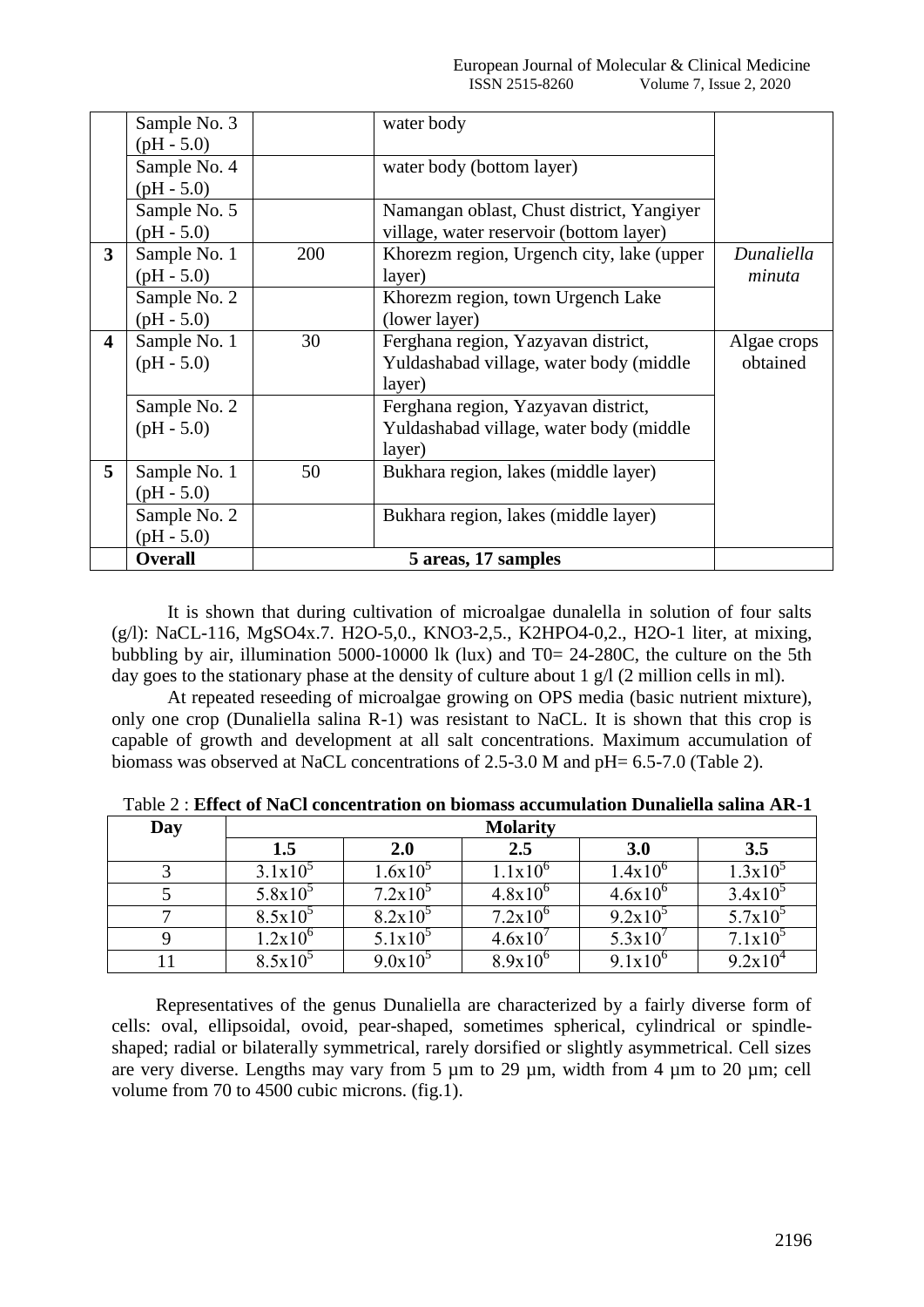

Fig. 1. Place of extraction - Republic of Karakalpakstan, Kungrad region, lake - upper layer and morphology of Dunaliella salina AR-1 cells.

Cells of Dunaliella salina AR-1 strain have a broad-oval shape, with an extended back and slightly narrowed front end, length 10-15 microns, width 7-10 microns, radially symmetrical green chromotophorus, cells with two elastic, homodynamic harnesses, approximately equal lengths, movable. The edge is smooth, the consistency is soft. On a dense agarized environment forms smooth colonies. On the liquid medium growth in the form of green flake-shaped sediment is observed. Strict autotrophs. Optimal temperature for growth is 26-280C. Temperature 45-46 º C causes cell death. It grows on media with addition of NaCl in concentration 1.5-4.5%.

Dunaliella salina AR-1 strain, isolated by us from hyper-saline water bodies of the Aral Sea region, has some peculiarities in reproduction. When cultivating it in Arthari medium with 2M NaCl and total salinity of about 140 g/l, we rarely observed cell division in a mobile state. Basically, mobile green cells, growing up to 10 - 15 microns, are covered with mucus and form palmels, which sink to the bottom and, attached to the walls of the cultural vessel, move like amoeba. In this amoeba-like form, they reproduce by division or budding. Then amoeba-like forms are destroyed and small (1-2 microns) monads of dunalella emerge from them. They actively photosynthesize, grow and, reaching the size of 10-15 microns, again turn into palmella and further into amoebic-like forms.

This process can be observed especially clearly in the synchronous culture of dunalella, which was obtained by centrifuging cells at different stages of development at 2000 g 30 min. At the same time, only individuals of Dunalella sized 1-2 microns remain in the supernatant. After adding to the supernatant a concentrate of biogenic elements (KNO3, K2PO4), up to the final concentrations, as in the Arthurian medium, lighting 5 - 10 kLk and air bubbling, all cells for 5 days simultaneously grow to the size of 10-15 microns. The dynamics of biomass increase of this synchronous culture is presented in Fig. 2.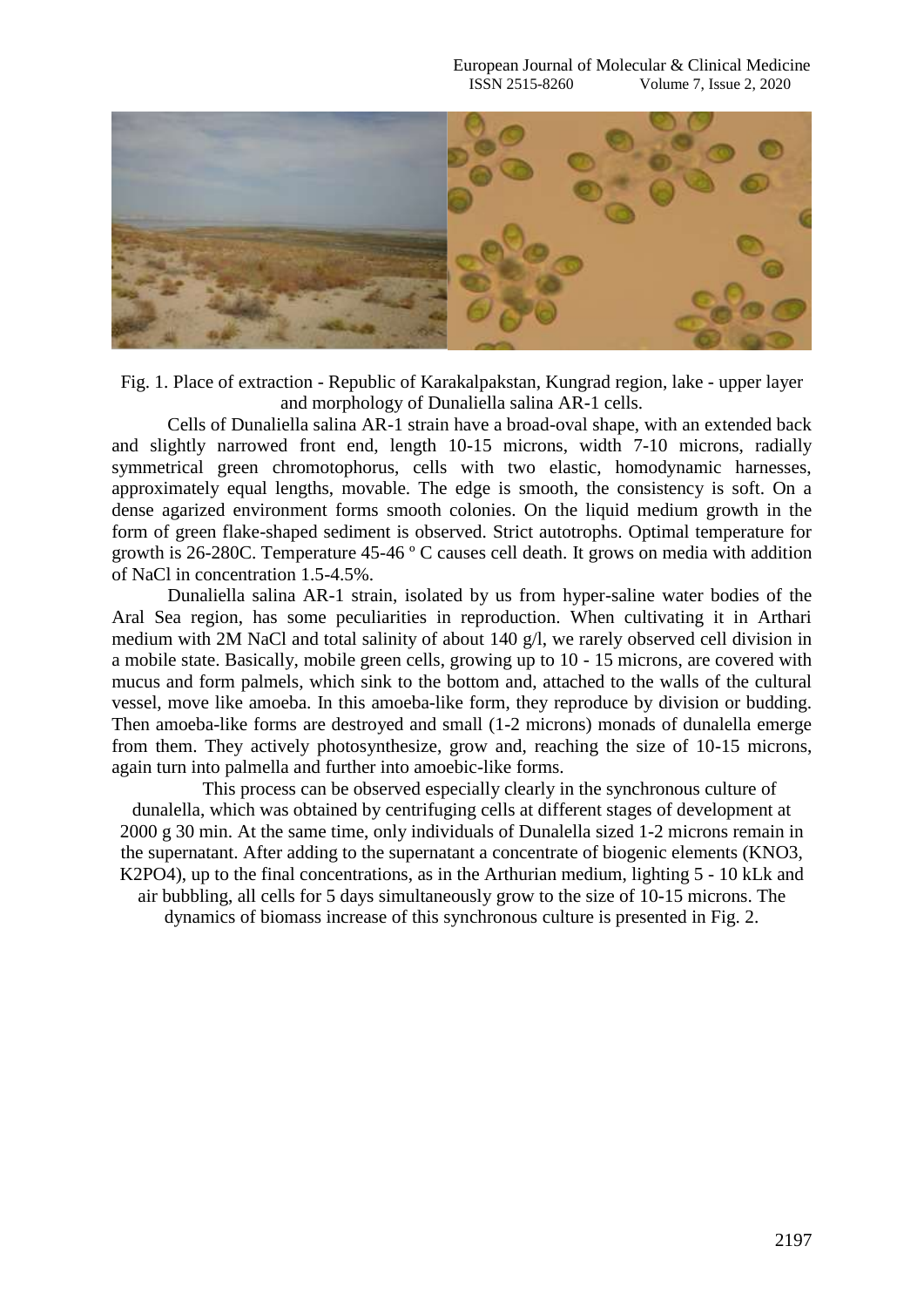

Fig. 2. Dynamics of Dunaliella salina biomass change in synchronous culture in 10 l laboratory bioreactor with illumination of 6000 - 8000 lux (108 - 144 µMols-1m-2) and air bubbling (5-6 l/m). The arrow shows the addition of the consumed biogenic elements concentrate (KNO3, K2HPO4) to the initial Arthari medium concentrations.

On day 6, the cells begin to round off, secrete mucus and turn into palmella, which due to the secretion of mucus in one direction and flowing there grainy content performs amoeboid movements. These palmellae are lowered to the bottom and attached to the walls of the vessel. On day 8, almost all cells turn into amoeba-like palmels with fine graining. The concentration of free floating cells in the medium decreases (Fig. 3,4).

Further on the 9th day amoeba-like palmellae begin to collapse and on Wednesday many small individuals go out, and on the 10th day of amoeba-like palmellae at the bottom there are only transparent shells, and in the environment float dunalella size of 1 - 2 microns. When added to the medium concentrate of consumed biogenic elements (KNO3, K2HPO4) to the initial concentrations of the medium Arthari, the cycle of development of dunalella repeats (Fig.3, 4).

All this development cycle of dunalella occurs at salt concentration about 140  $g/$  (2M NaCl + 0.2MMgSO4) and illumination 6000 - 8000 lux (108 - 144 µMols-1m-2).

In this cycle of dunalella development, the stage of 1-2 µm specimens is convenient to use as an inoculant to produce green biomass.

In some cases, in amoeba-like palmellae, along with small dunalellae, large individuals of about 10 microns in size are preserved. It is possible that large individuals are the result of division of the mother, and small individuals are the result of separation from her (fig.4).

 Such formation of palmellae was described for D.salina, isolated from saltworks near the coastal town of Visahapatnam (India) after the rainy season, when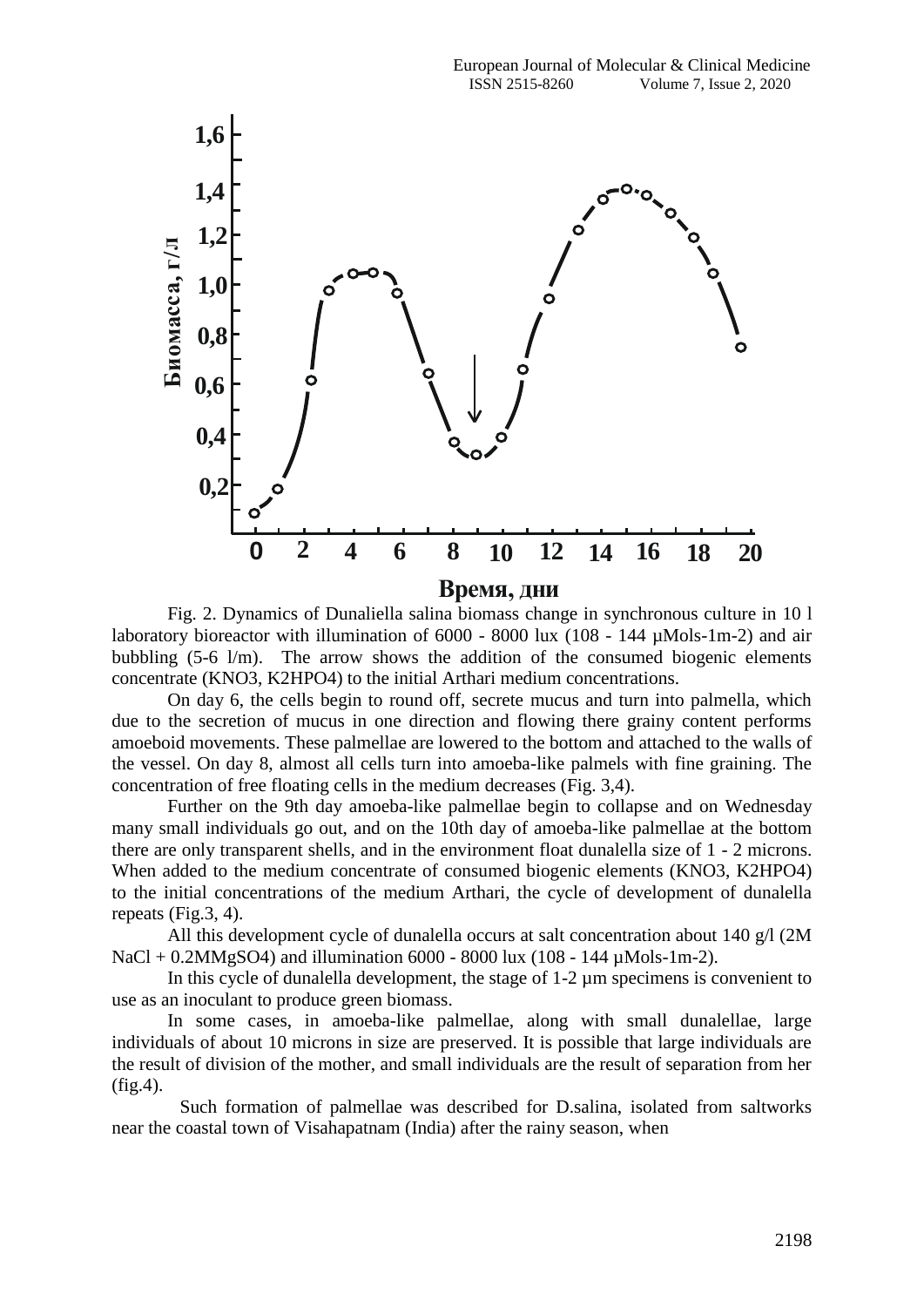

**1 day 5 day**









**6 day 6 day**



**8 day 10 day Fig. 3.** Pictures of synchronous culture cells in the process of their development

The salt concentration decreases sharply [7].

It is possible that preferential reproduction through palmella of Dunaliella salina AR-1 strain is a reaction to stress conditions in the Aral lakes, which are characterized by low salt concentrations (below 50 g/l) in winter and spring, and in summer the salt concentration rises to a saturation and many lakes dry up. Even in the main Western Aral Sea in September the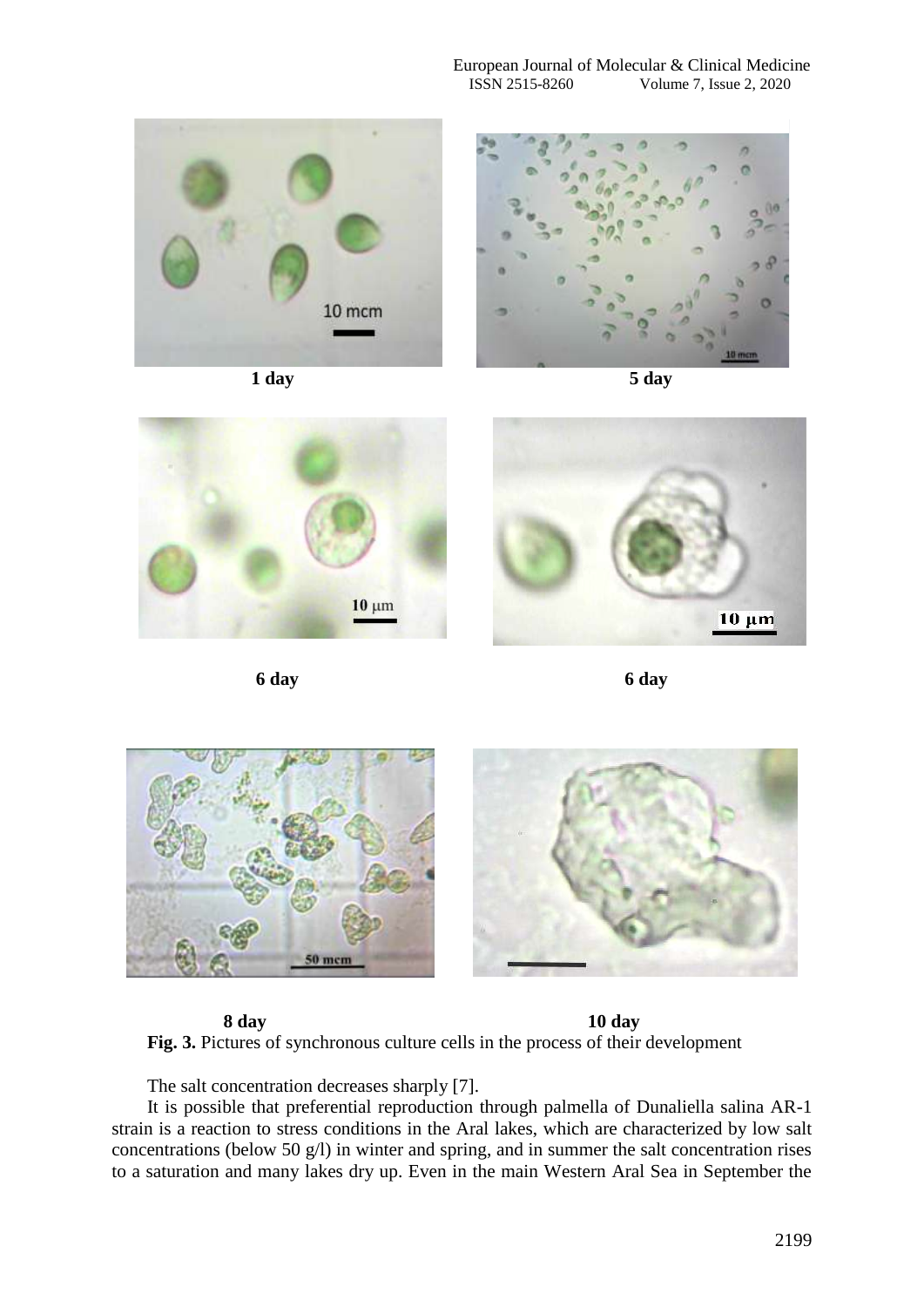

salt concentration rises to 180 g/l.

Рис. 4. Процесс выхода из амёбоподобной пальмеллы маленькой особи

In addition, in summer shallow water temperature can rise above 40  $\degree$  C, and at night fall to 15°C.

If the culture at the stage of adult cells stop adding nutrients and water to maintain salt concentrations of 140 g  $/$  l, as well as increase the illumination above 20 kLk, cells begin to accumulate carotene and yellow, and at a concentration of salts above  $250 \text{ g}$  / l, as a result of evaporation of water, begin to turn into yellow orange cysts (Fig. 5.).



Fig.5. Different stages of Dunaliella salina AR-1 cell development

Biomass of yellow cells and cysts is the target product of dunalella cultivation. Green cells, yellow cells, cyst and cyst from which young cells emerge.

In some rare cases, we have observed a transverse division of mobile cells, which is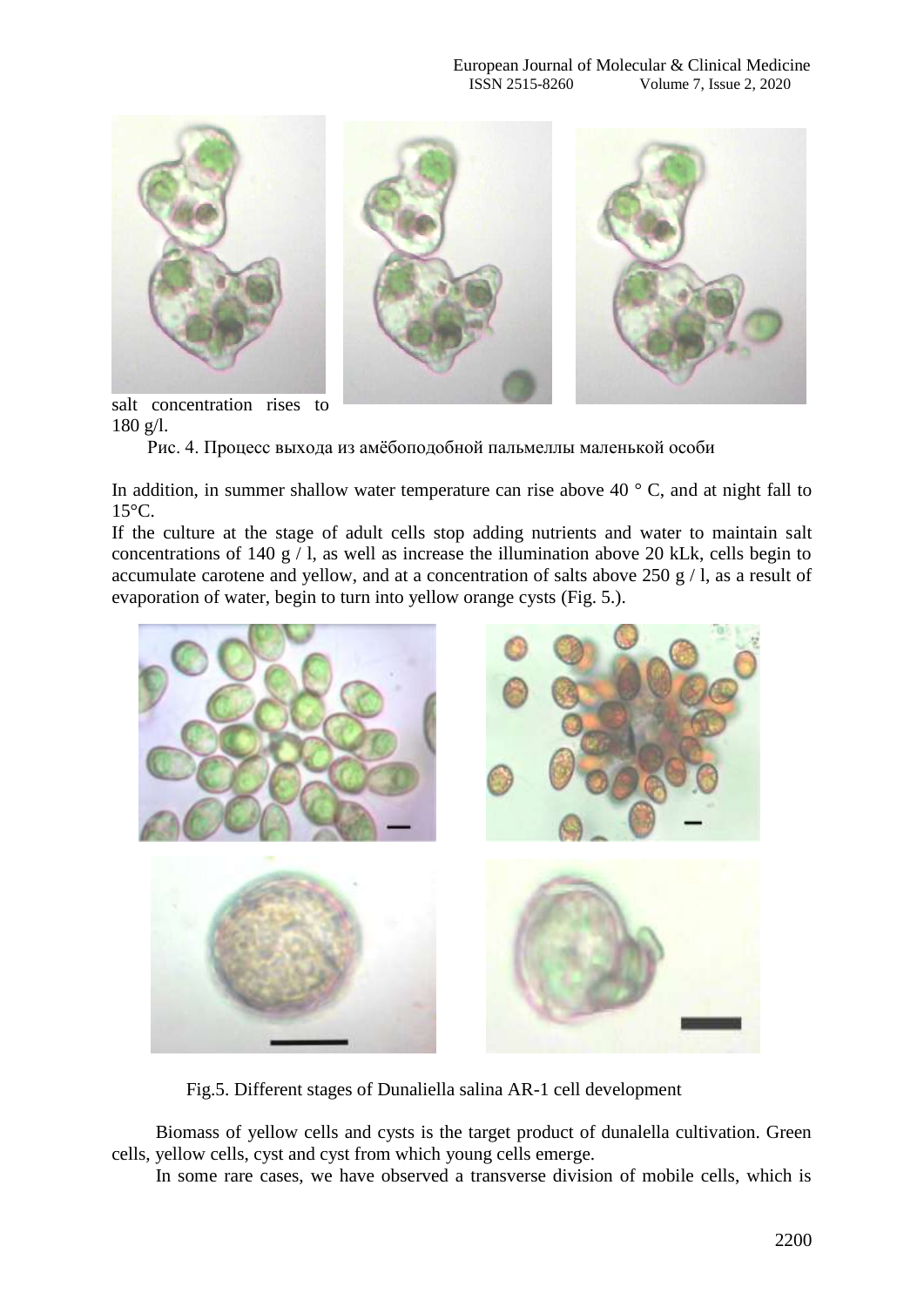described in the literature as the main breeding for microalgae of the genus Dunaliella and even kidney breeding, which is not yet described for Dunaliella (Fig.6).



Fig.6. Cell division and patching Dunaliella salina AR-1

Microalgae were cultivated in Artari environment: NaCl (116 g/l), Mg2SO4 2H2O (50 g/l), KNO3 (2.5 g/l), K2NRO4 (0.2 g/l), NaHCO3 (1). 0 g/l) + trace amounts of trace elements (H3BO3, MnCl2, ZnSO4, MoO3, NH4VO3, FeSO4, Ca(NO3)2) pH 8.0, at illumination 5000 - 10000 lux (90 - 180  $\mu$ Mol (photons) s-1m-2). Under such conditions, if we add expendable amounts of biogenic elements (KNO3 and K2NRO4), D. salinaAR-1 develops in green form. If you increase the illumination above 30000 lux (540 µMols-1m-2), do not add consumed nutrients and do not add evaporating water, the concentration of salts in the culture medium will increase and at a concentration of about 250  $g / 1$  D. Salinaar passes into a yellow orange form due to the accumulation of large amounts of carotenoids. It is the yellow-orange form that is the purpose of industrial cultivation of D. salina. Biomass was collected by separation on milk separator and lyophilically dried.

General carotenoids were determined in acetone extracts by spectrophotometric method on specific absorption at 440, 480, 630, 644, 645, 662, 663 and 750 nm (Table 3).

| Pigments            | General carotenoids |
|---------------------|---------------------|
| Green form, $mg/g$  | $1.6 - 2.2$         |
| % of dry biomass    | $0.16 - 0.22$       |
| Yellow form, $mg/g$ | 16.3-23.6           |
| % of dry biomass    | $1.63 - 2.3$        |

Table 3: Composition of common carotenoids in green and yellow form D.salina AR-1

 As can be seen from the results, the maximum accumulation of carotenoids was 2.3% of the dry biomass weight, while industrial stacks contain up to 10% of carotenoids from dry mass. It is known that by regulating the content of nitrogen and phosphorus in the medium, cultivation under conditions favorable for cell division of salinity, illumination and temperature can influence the accumulation of β-carotene in D.salina cells. We have tested different concentrations of nitrogen and phosphorus, which are much lower than the growth optimum for D.salina, and are 0.5-1 g/l NaNO3 and 0.02-0.25 g/l K2HPO4 [8]. Nitrogen was applied in the form of KNO3 depending on the variant of experience (without application nitrogen exclusion, 20, 40 and 80 mg/l), phosphorus - in the form of KH2PO4 (without application - phosphorus exclusion, 4, 9, as well as the concentration of 45 mg/l relating to the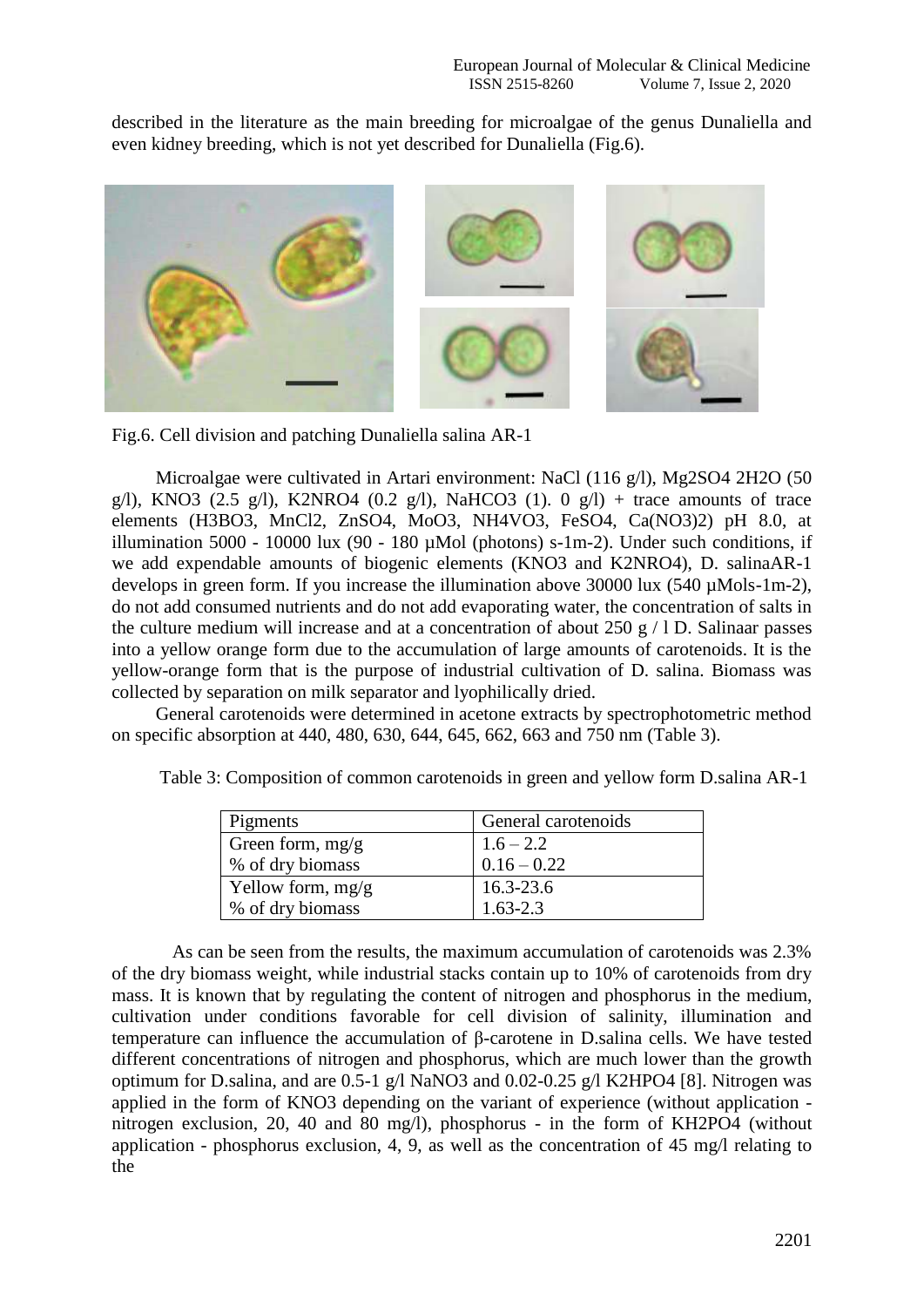optimal range).

In all variants of the experiment, during the first 6 days of cultivation, the content of β-carotene in cells sharply decreased, the cells lost orange color (Fig. 7). This period corresponded to the most intensive growth of cultures, which is also confirmed by literature data [9]. Growth of cultures in the variants of experience with the exception of biogens continued until the exhaustion of nitrogen and phosphorus in the medium. In the process of culture growth in these variants, the accumulation of β-carotene and restoration of cellular orange color began on the 24th day (see Fig. 7). On media with phosphorus exclusion and suboptimal nitrogen concentrations, cultures accumulated β-carotene and grew twice as intensively as on all media with nitrogen exclusion. The maintenance of suboptimal concentrations of both biogens (20-80 mg/l KNO3 and 4- 9 mg/l KH2PO4) in the medium significantly stimulated crop growth, but suppressed carotenogenesis, and cells remained green.



Fig. 7. Dynamics of β-carotene content in Dunaliella salina cells in media:

1 - without KNO3 and KH2PO4 application; 2 - without KNO3, 4-9 mg/l KH2PO4 application;

3 - without application of KNO3, 45 mg/l KH2PO4; 4 - 20-80 mg/l KNO3, without application of KH2PO4;

5 - 20-80 mg/l KNO3, 4-45 mg/l KH2PO4, without KH2PO4 application.

The results obtained show that carotinogenesis is induced in Dunaliella salina only when the nitrogen concentration in the medium decreases during cultivation to zero, which is confirmed by data from a number of researchers [10,11]. The induction of synthesis of high amounts of carotenoids, also called carotinogenesis, is a characteristic response of unicellular algae to the action of stressors of various nature (high salinity, UV radiation, intense lighting, extreme temperatures). Therefore, carotinogenesis, along with other responses to stressors, is an adaptive response that ensures the survival of microalgae of the genus Dunaliella in extreme habitat conditions.

## **Conclusion**

 Thus, the photoautotrophic microalgae Dunaliella salina is characterized by living in highly concentrated salt water bodies (withstands environmental salinity of 2.5 to 500 g/l) with a content of sodium chloride of about 10-11% (maintains viability even at 20